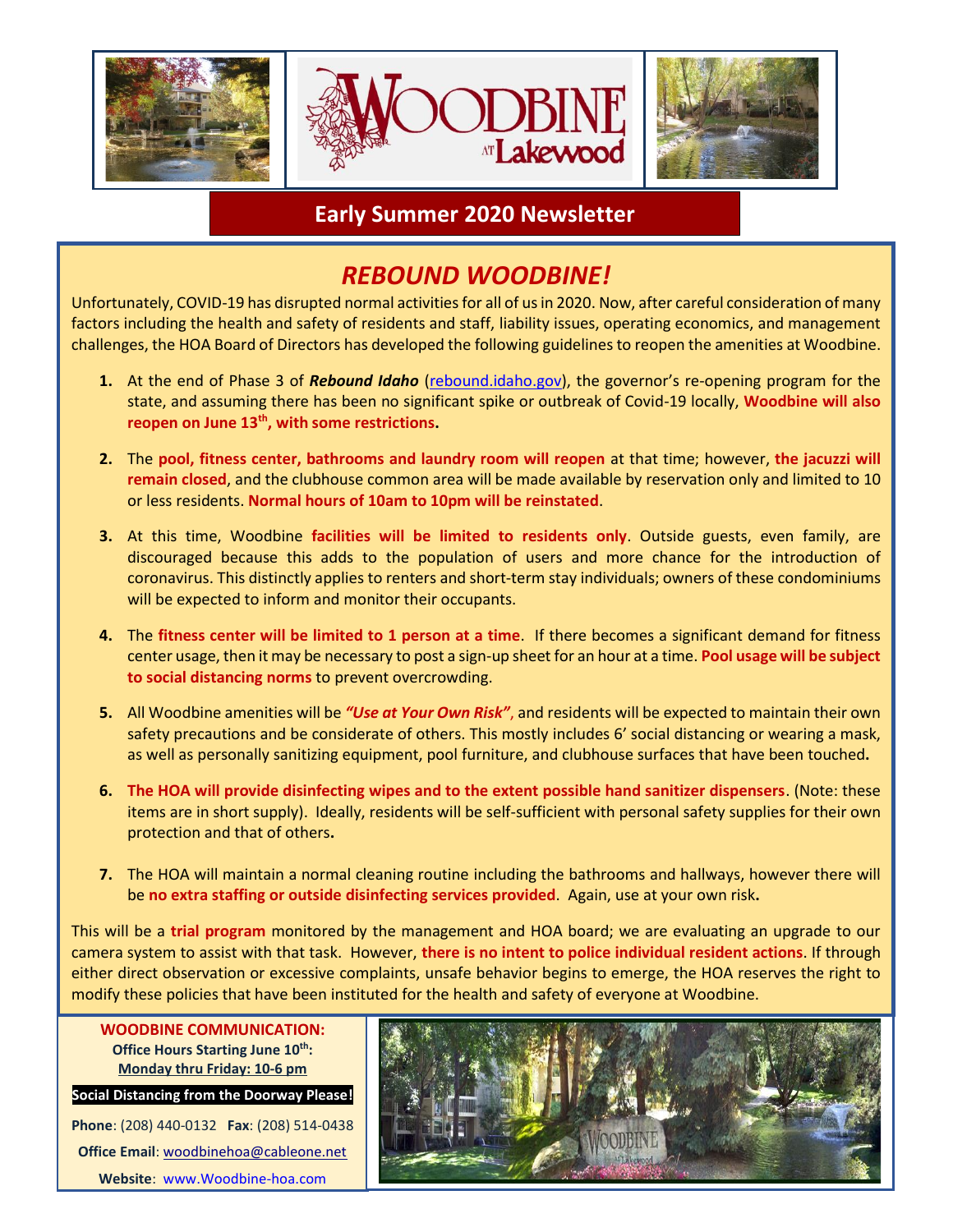#### **Woodbine State of Economic Affairs**

At this time, it seems important to remind homeowners of the **benefit received this year with no dues increase**, and the **enhancement to your condominium investment** that replumbing of our main lines is creating. Ironically, the HOA is now being challenged by an increasing amount of delinquent dues payments. **Temporary closure of the Woodbine amenities to protect against Covid-19 is not a reason to withhold monthly dues or ask for a refund of some kind.**



**Non-payment of dues** is the worst sin against your HOA because it limits the funds needed to properly maintain Woodbine as a property that we can all be proud of, and in a healthy and safe manner. Unfortunately, we are being required to take aggressive legal actions to recover these dues payments including small claims court and placing liens on condos to restrict refinancing or sales of those units.

**Thank you to homeowners who have paid both HOA and Special Assessment dues in a timely manner… please be one of those! P**lease pay these two dues requirements with separate checks to help keep your personal accounting straight.



### **OUR TREES… and OUR BUGS**

You chose to live at Woodbine in some part because of the beautiful wooded landscape. Along with this outstanding amenity comes constant tree growth and seasonal pests. Your 2020 HOA has a budget including contracts for annual tree trimming. The priority is to keep branches off the roofs and away from gutters. So far this year our staff has removed a first wave of dead branches and cleaning of gutters. Roof clearance measures and thinning of trees will start in late summer and fall with a professional trimming company.

To minimize annoying insects that may damage trees and shrubs as well as invade your home, we have a pest control program with *TruGreen Pest Control* that we instituted a few years ago and seems to be doing a reasonable job with the worst critters. However, during summer months there are hundreds of spider nests and cobwebs that we knock down, as well as wasp nests, only to see them reappear sometimes the next



day  $\heartsuit$ . Please feel free to help with this endless task by using your broom or hose around your own environment.

#### **OUR PATIO RULES AND REGS…**

► "*Owners and residents shall keep all areas of the premises clean, sanitary, and free from debris and garbage. Each owner shall keep his or her unit in a firstclass state of preservation and cleanliness. Litter of any kind, especially cigarette butts, shall not be thrown on the ground."*

► "*Only outdoor furniture, barbeques, potted plants and bicycles may be placed on patios or balconies. Canvas, plastic, or other tarps are prohibited except for custom- made covers for barbeques and other patio furniture. This includes balcony railing screens made of bamboo, wire, etc. or unapproved patio fencing*. *Excessive outdoor decoration must be removed* 

*upon HOA Board request."*

#### **FYI: EXTERIOR PROPERTY MAINTENANCE**

► While it is generally understood that your HOA dues are used to maintain the exterior of your condo, this is not always the case. Please note the following points from the *Declaration of Condominiums,* available in the Legal Documents section of the Woodbine website.

**Section 8.2 "***The Association shall be responsible for the maintenance and repair of exterior surfaces of Building and improvements, but only those as originally constructed by Declarant…"*

**Section 8.***3 (a) Patios and porches … the maintenance, repair, and expenses of the patios shall be the sole responsibility of the individual Owner."*

**Section 8.***3 (b) The air-conditioning units for Units whether they project over or are placed on Common Area … shall be maintained by the respective Unit Owner.*

It is assumed that prior to purchase of a Woodbine condo that an owner or their real estate agent would read and understand the *CC&R's, Declaration of Condominiums, the Bylaws and Woodbine Rules and Regulations* which contain the legal guidelines to live at Woodbine. These all are on the website and our management can help you retrieve them if needed.